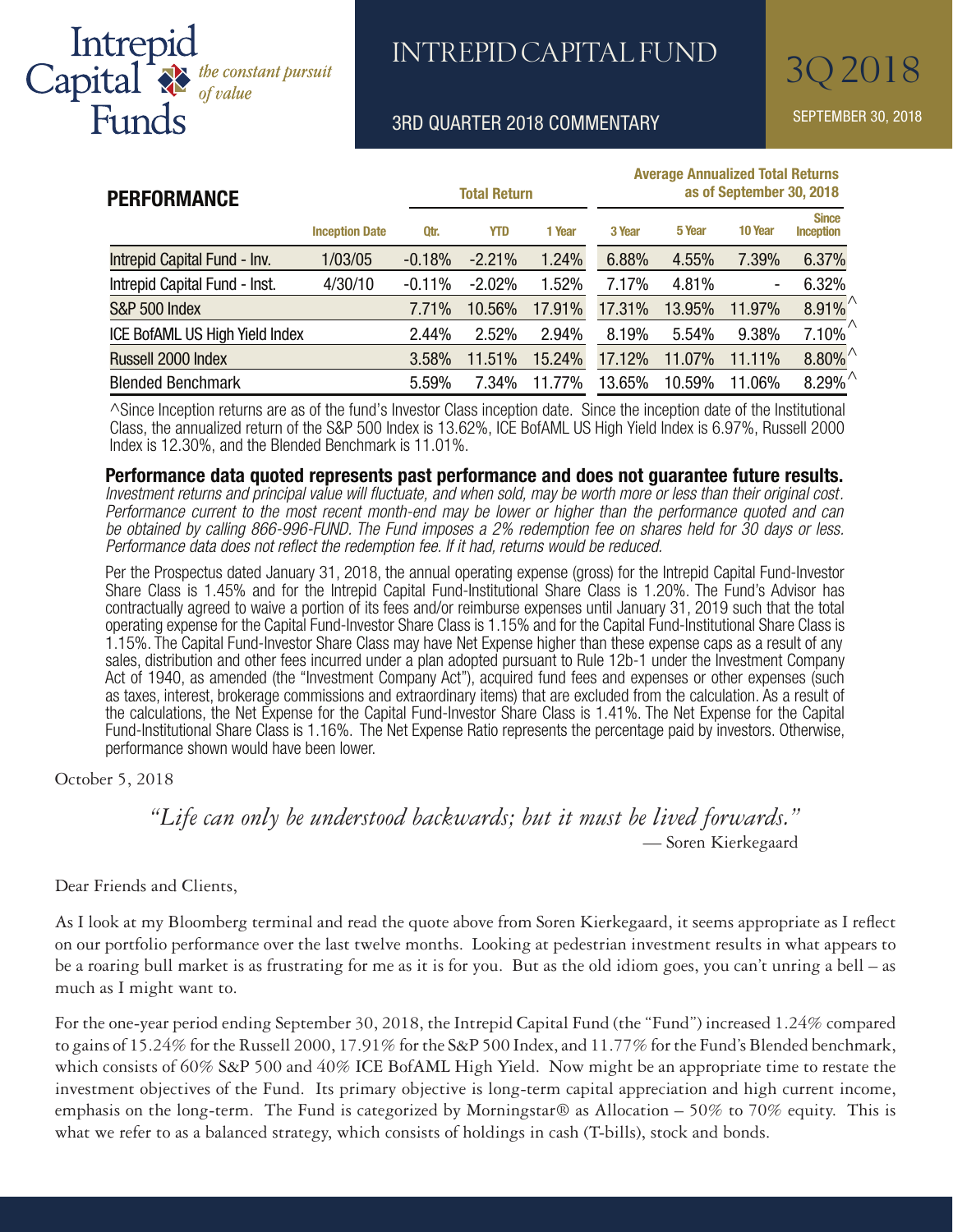

### INTREPID CAPITAL FUND

3RD QUARTER 2018 COMMENTARY SEPTEMBER 30, 2018

While many investment managers and their clients still measure performance by how much they outperformed or underperformed the S&P in a given period, I have long argued that investors can't eat relative returns. For that reason, the Fund focuses first and foremost on absolute return. Our primary goal is to generate sustainable positive results to meet our shareholders' objectives. Whether those objectives are related to retirement, education, philanthropy, or other aspirations, "outperforming" by losing less than a falling benchmark doesn't help make forward progress toward any goal.

The allocation in the portfolio tends to cluster around 60% in equities of various market cap sizes, with the remaining 40% in shorter-maturity fixed income. However, our equity allocation can range from 45% to 70%, depending strictly on what qualifying investment opportunities are available. We have found, along with others in the industry, that this mix

| <b>Top Ten Holdings</b>                  | (% OF NET ASSETS) |  |  |
|------------------------------------------|-------------------|--|--|
|                                          |                   |  |  |
| Berkshire Hathaway, Inc. - Class B       | 5.0%              |  |  |
| Jefferies Financial Group, Inc.          | 3.7%              |  |  |
| Oaktree Capital Group LLC                | 3.1%              |  |  |
| AmerisourceBergen Corp.                  | 3.1%              |  |  |
| Protective Insurance Corp. - Class B     | 3.1%              |  |  |
| The Western Union Co.                    | 2.9%              |  |  |
| Net 1 UEPS Technologies, Inc.            | 2.4%              |  |  |
| Teradata Corp.                           | 2.4%              |  |  |
| FRP Holdings, Inc.                       | 2.3%              |  |  |
| FTI Consulting, Inc., 11/15/2022, 6.000% | 2.3%              |  |  |

Top ten holdings are as of September 30, 2018. Fund holdings are subject to change and are not recommendations to buy or sell any security.

tends to generate attractive risk/return characteristics and enable shareholders to weather times of financial adversity without buckling and abandoning their strategy. Industry data shows that investors in this type of strategy tend to have longer average holding periods than the typical equity fund investor.

The most distinctive factor that sets apart the equity holdings of this or any of our mutual funds is our rigorous process of determining what the underlying company is worth and the strict requirement that we don't purchase stocks unless they trade at a significant discount to that fair value. For fixed income, we want to determine how we will be repaid if we lend money to a company over a relatively short time frame.

Other distinguishing characteristics of the Fund include:

- Our investment horizon is long-term. In some cases, we've patiently owned a company for 3-5 years as our thesis plays out or the business steadily compounds value. We think this gives us a distinct advantage over many managers who may hold positions for a few months or less, resulting in higher portfolio turnover, transaction costs, and taxes.
- We construct more concentrated portfolios than many of our balanced fund peers. If we find an attractive business and believe a significant disconnect exists between its price and intrinsic value, we like to own a lot of it.
- Our mandate allows for a variety of equity market caps, and the Fund usually holds a mix of small, medium and large capitalization stocks. In addition, up to 25% may be companies not domiciled in the U.S. By my estimation, that gives us a potential of over 12,000 equity securities from which to choose – about 4,300 in the U.S., the rest in other developed markets around the globe.
- Lastly, we are not driven to invest based on the sector breakdown or other characteristics of a given benchmark index. The portfolio can and will differ from the indexes, particularly over shorter time frames, based on where we're finding pockets of value.

As a fiduciary, co-investor and portfolio manager for the last 24 years, I can only recall the period known as the Tech Bubble in the late 1990's where I felt as out of touch and left in the dust by the equity market as I do today. It is interesting to see some of the similarities in market performance, then and now.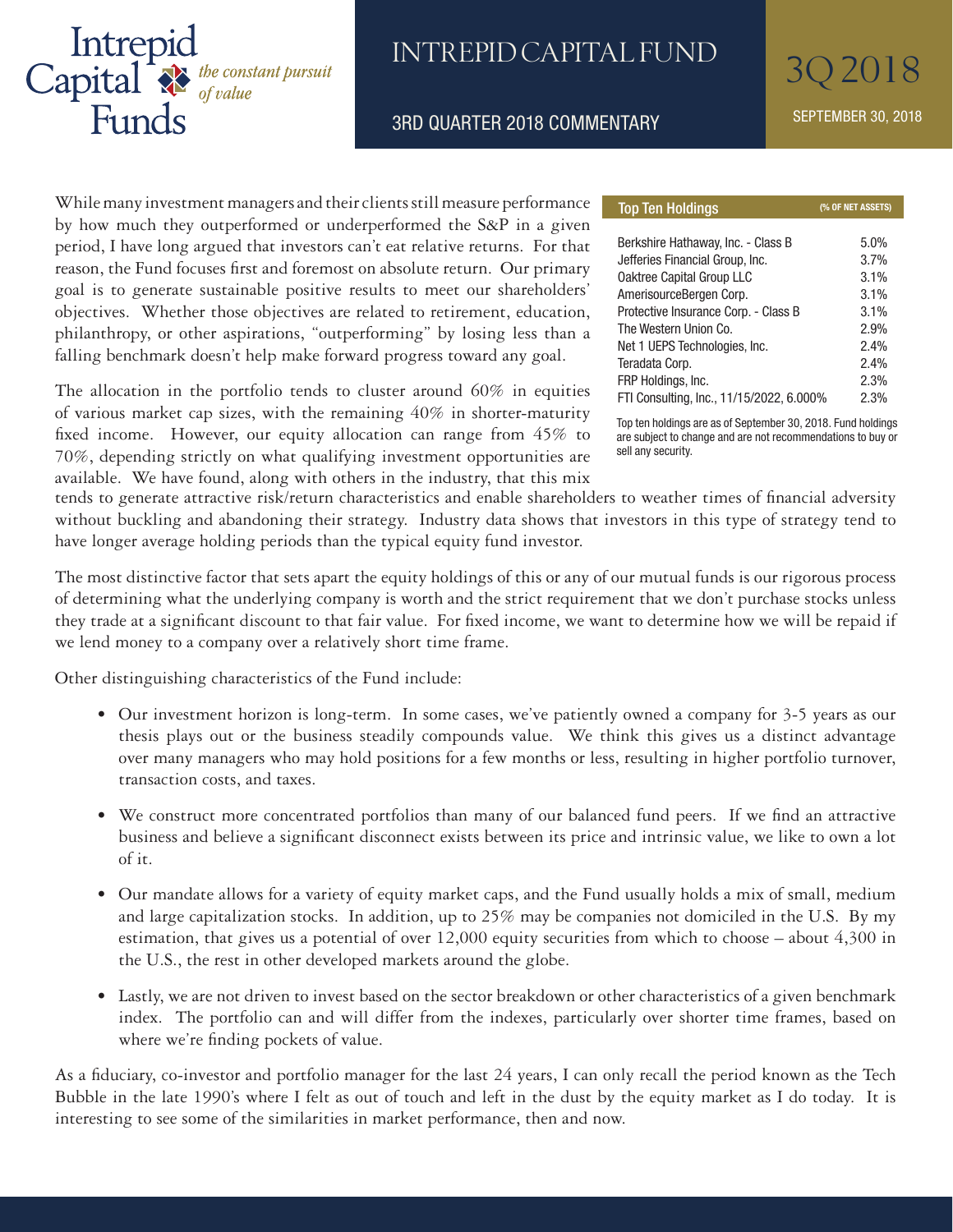

## INTREPID CAPITAL FUND 30 2018

3RD QUARTER 2018 COMMENTARY SEPTEMBER 30, 2018

Almost exactly 20 years ago (September 1998) the Federal Reserve, under Alan Greenspan, coordinated a bailout of Long Term Capital Management (LTCM), a very large, very levered hedge fund on the brink of collapse. LTCM was trading for many multiples of fund equity with the assistance of leverage and several Nobel Prize-winning economists and renowned Wall Street traders, and it nearly collapsed the global financial system in 1998. Between mid-July and early October 1998, the LTCM crisis fallout drove the Russell 2000 and S&P 500 down 32.6% and 18.8%, respectively.<sup>1</sup>

I bring this up as a reminder that prices can go down, often much quicker than they ascended. I am certain there is more leverage in the financial system today than at the start of this bull market, aided by the Fed's interest rate suppression. While households seem to have "gotten religion" since the financial crisis – personal debt levels are well below 2007 highs – corporations have gorged themselves at the feeding trough of cheap debt, enabled in part by seemingly insatiable investor demand for any fixed income instrument yielding more than 1%.

Many of those companies are already feeling the pinch of rising rates, especially the ones that borrowed with floating rate loans. The 10-year Treasury touched a low rate of 1.36% in July of 2016; today the 10-year Treasury yields 3.23%. The Federal Reserve is currently forecasting three more increases in rates in 2019. My guess is that at some point, the companies that have borrowed most heavily over the last decade will ultimately put that decision in the "it seemed like a good idea at the time" category!

Our results in the Fund over the last year were suppressed by the three largest detractors, which reduced the Fund's return by approximately 3.50%. Corus Entertainment (ticker: CJR/B CN) is a Toronto-based broadcaster that merged with sister company Shaw Media (the chairman of Corus is Heather Shaw). Although Corus has a dominant share of women and children's television programming in Canada, including broadcast rights to HGTV, Food Network, Disney Channel, Nickelodeon, and other top-tier programming, the additional leverage from the acquisition of Shaw Media coupled with falling advertising revenue and management's unwillingness to reduce their dividend, gave us enough reason to make the decision to sell earlier in the year.

Retail Food Group (ticker: RFG) is an Australia-based franchisor of fast food coffee, donut, and pizza shops. RFG had many of the characteristics we like in a business but had been painted as a villain by several Australian media outlets. Unfortunately, after a pair of Intrepid research analysts spent two weeks "down under," we realized the claims of franchisee mistreatment were true. Their meeting with management only worsened our doubts, and the CEO was unwilling to consider backing up his claims that the stock was undervalued by buying back shares, even at depressed prices. We completely exited this position during the second quarter and avoided significant additional losses by selling when we did.

Net 1 UEPS Technologies (ticker: UEPS) is a company providing payment solutions for un-banked individuals around the world. UEPS lost a contract several years ago to deliver welfare money electronically for the South African government, and the revenue stream is finally rolling off after extended delays in getting the South African Post Office up to speed as the replacement vendor. We believe the sum of the parts of UEPS' balance sheet is much higher than the current share price. We will continue to hold and monitor this security.

The top three contributors for the one-year period ending September 30, 2018 were Syntel (ticker: SYNT), Greenhill & Co. (ticker: GHL), and Discovery, Inc. (ticker: DISCK).